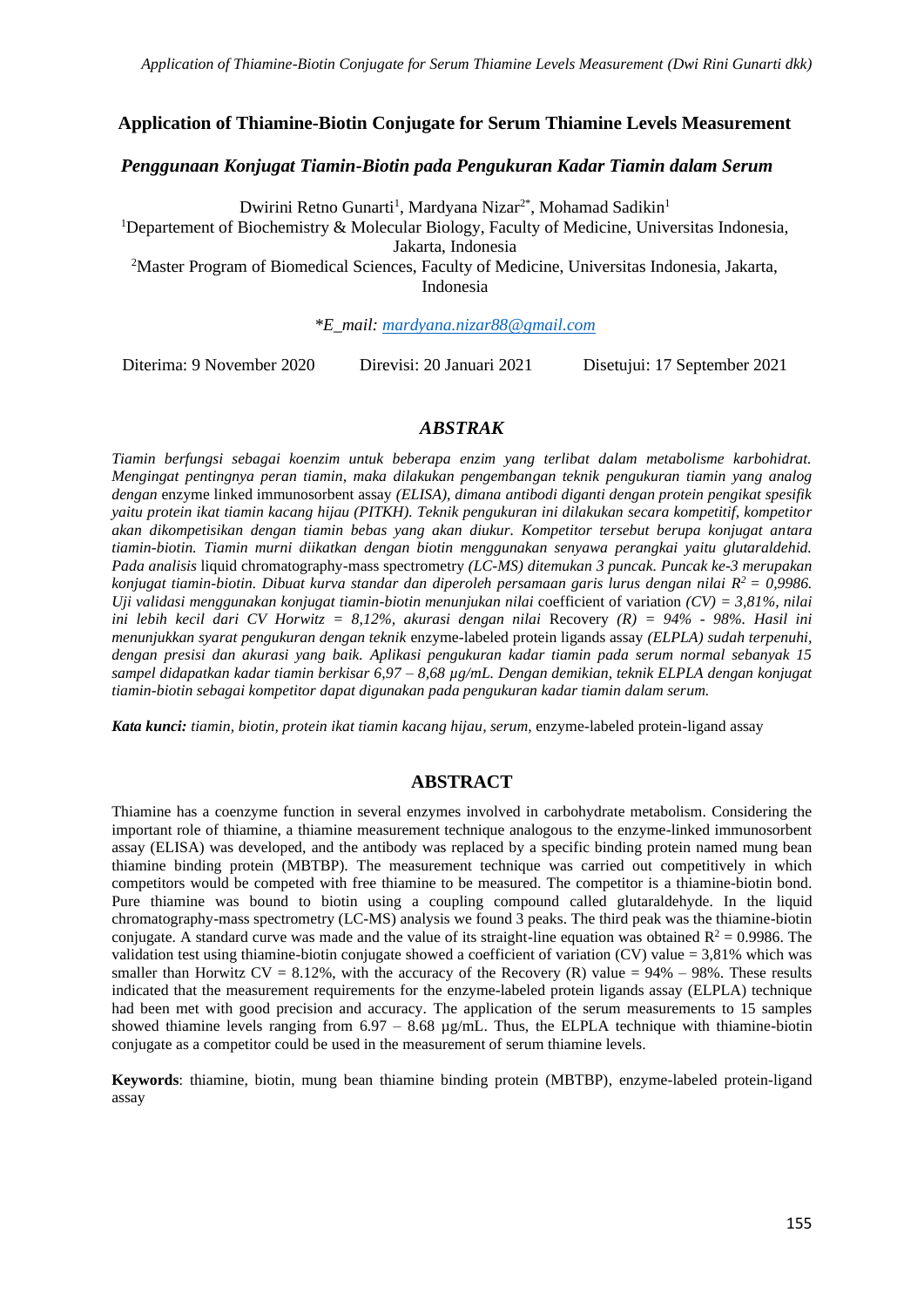## **Introduction**

Vitamins are essential organic molecules. Vitamin B1 or thiamine was known as aneurine or  $3-(4- \text{a})$ methyl-5-pyrimidinyl) methyl]-5-(2 hydroxyethyl)-4-methylthiazolium has an important function as a coenzyme in several enzymatic reactions. Thiamine is an organosulfur compound with a molecular weight of 265 D/mol. The chemical structure of thiamine is a combination of pyrimidine and thiazole, which are a couple by a methylene bridge. $1,2$ 

Thiamine has an important role in energy metabolism, especially in the brain as a central nervous system. Thiamine was carried to the brain as thiamine diphosphate (TDP), which acts as the main coenzyme for the pyruvate dehydrogenase,  $\alpha$ ketoglutarate dehydrogenase, and transketolase. In the thiamine deficiency state, the activity of those enzymes will decrease due to changes in several intracellular or extracellular neurotransmitters. 1,3

Various techniques had been developed for the measurement of thiamine levels in the human body, such as microbiological methods, thiochromes, high-performance liquid chromatography (HPLC), and enzyme-linked immunosorbent assay (ELISA). The thiochrome technique had disadvantages in that the test required a relatively large amount of purified material and therefore, a longer examination time.<sup>4</sup> Thiamine measurement using the HPLC technique was very specific but required expensive reagents and equipment, higher cost, and specially trained personnel. $\frac{5}{7}$  The common approach for the measurement of a small number of substances with relatively high precision and accuracy was the immunochemical technique such as enzyme-linked immunosorbent assay (ELISA) which used specific antibodies to the sample to be measured. $6$  Referring to the ELISA technique, a specific thiamine binding protein that acted as an antithiamine-specific antibody was developed. Gunarti's research showed that thiamine binding protein (MBTBP) could be used as an anti-thiamine-specific antibody using ELISA analogs technique called enzymelabeled protein ligands assay (ELPLA).<sup>7</sup>

This research was done to develop thiamine levels measuring technique in serum, which utilizes TBP from mung bean and thiamine-biotin conjugate in ELPLA method based on principles analogous to ELISA competitive. Because the molecular size of thiamine-biotin is not much different from free thiamine, it was expected that this conjugate in competitive technique could facilitate a faster reaction, equal chances, and more accurate results.

# **Methods**

This study is an experimental study using mung bean thiamine binding protein as an anti-thiamine specific antibody, and a thiamine-biotin conjugate as competitors. This study was conducted in the Center of Hypoxia and Oxidative Stress Study, Departement of Biochemistry and Molecular Biology, Faculty of Medicine, Universitas Indonesia. It was approved by the Ethics Committee of Faculty Medicine, Universitas Indonesia (No. KET-877/UN2.F1/ETIK/PPM.00.02/2020).

# **Materials**

Mung Bean Thiamine Binding Protein (MBTBP) used was the result of post-affinity chromatography with levels of 1216  $\mu$ g/mL, KH<sub>2</sub>PO<sub>4</sub>, Na<sub>2</sub>HPO<sub>4</sub>, Bovine Serum Albumin (BSA), biotin, avidin, thiamine, glutaraldehyde, buffer sulfate pH 6.0 and pH 7.4, buffer sulfate-tween, biotin peroxidase. tetramethylbenzidine, 2 N of sulfuric acid, ammonium format 20 Mm, human blood serums, and microplate 96 wells.

## **Protein Assay**

The concentration of MBTBP was determined by the method of Warburg-Christian using bovine serum albumin as a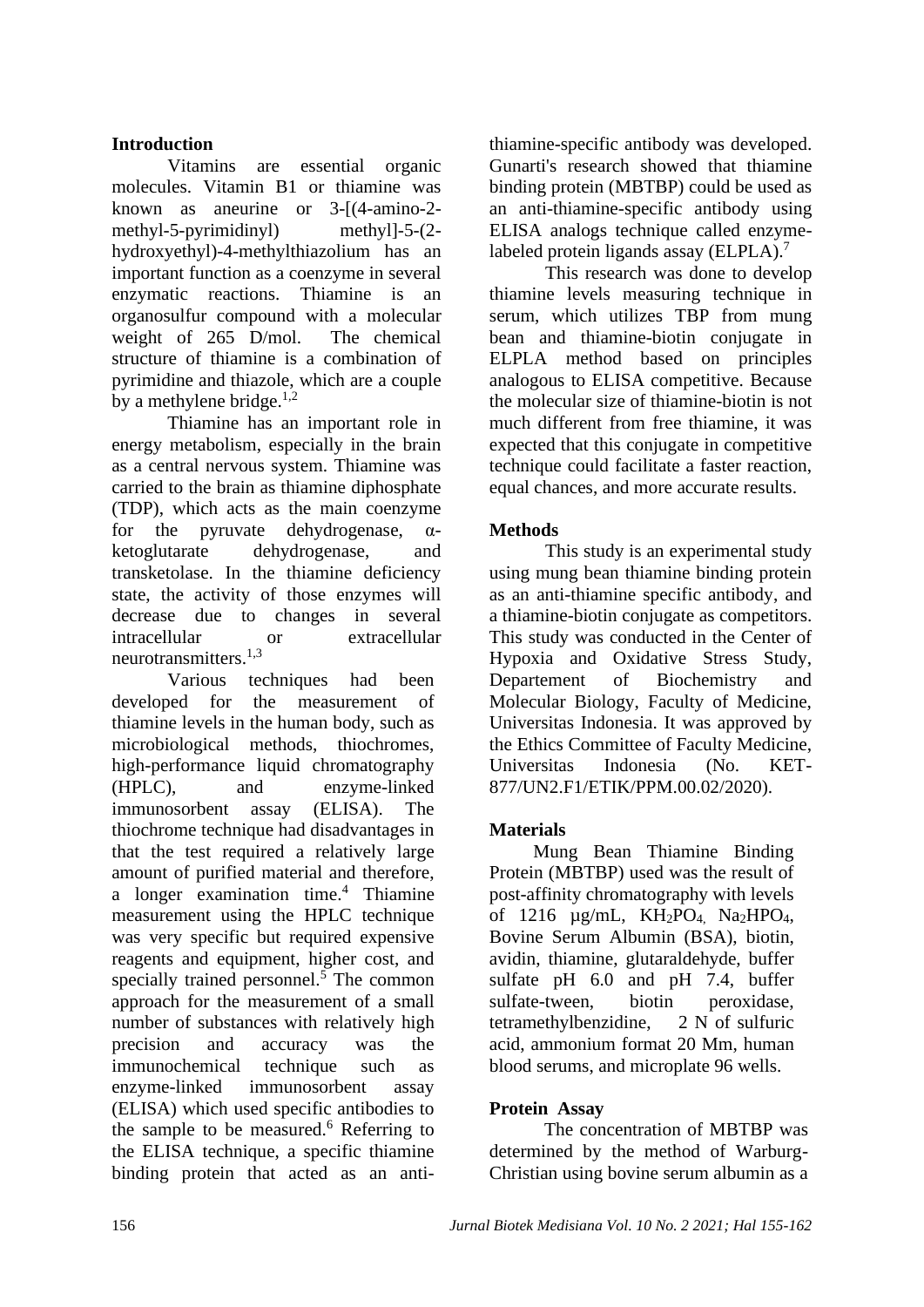standard. Determined at the wavelength of 280 nm with BSA standard for measuring protein assay. The soluble MBTBP concentration was  $1.216$  mg/mL.<sup>2,7</sup>

## **Preparation of Thiamine-biotin Conjugate**

The conjugate was prepared by mixing 2 mL of each thiamine and glutaraldehyde solution, homogenizing it using a rotator mixer for 15 minutes. 2 mL of the biotin solution was then added to the thiamine and glutaraldehyde solution mixture. The process of homogenizing a solution of thiamine, glutaraldehyde, and biotin utilized a rotator for 24 hours at room temperature and a darkroom to form a thiamine-biotin conjugate. The homogenized mixture was then stored in a cellophane bag and then dialyzed for 24 hours with the aqua-bidest exchange.<sup>7</sup>

# **Identification of Thiamine-biotin Conjugate by Liquid Chromatography-Mass Spectrometry (LC-MS)**

Prepared 1 mL of thiamine-biotin conjugate, 20 mM ammonium formate solution as the mobile phase. The first step was the separation of the thiamine-biotin conjugate on liquid chromatography occurred by spraying 10 µL of the thiamine-biotin conjugate from the spray needle tip by Taylor cone. The conjugate and solvent (eluent) were then sprayed through the Taylor cone to form droplets that would undergo solvent evaporation The droplets were then transferred through the capillary opening for analysis using mass spectrometry. Thus, the mass spectrophotometry is to be detected based on the mass to charge ratio of each molecule. The detector would create peaks of the analyte being measured.<sup>8</sup>

## **Standard curve determination by competition test**

The standard curve was determined by using free thiamine prepared in various concentrations. After the microplate surface was fixed with MBTBP and saturated with BSA, 50  $\mu$ L of free thiamine was then pipetted into each of the microplate wells and incubated for 1 hour at 37°C. The washing stage was then carried out using Tween 20 PBS pH 7.4. The next reaction occurred by the addition of thiamine-biotin conjugate as a competitor. Enzymatic staining was then performed and read at 450 nm wavelength. Absorption with the best linearity would be used for the determination of the thiamine standard curve during the measurement of thiamine levels in serum.<sup>7</sup>

# **Sample Preparation**

Every 15 samples were 3 mL of human blood without anticoagulant from respective 15 patients. Then all samples were centrifuged at a rate of 1600 rpm at 4°C for 20 minutes to separate serum from red blood cells. The serum sample immediately separated into an aliquot, stored at -20 $\mathrm{^{\circ}C}$ , and shielded from light.<sup>9</sup>

# **Validity test on thiamine measurement in Enzyme-labelled protein-ligand assay (ELPLA) method**

# **Precision Tests**

Precision tests were carried out in each sample in Duplo under the same samples and temperature. Each sample was prepared and then measured for thiamine ten times within the same day. $10$ 

# **Accuracy Tests**

Accuracy tests on thiamine measurement in ELPLA method were carried out by the addition of known thiamine concentrations which consist of 2,5  $\mu$ g/mL, 5  $\mu$ g/mL, and 10  $\mu$ g/mL into different samples.<sup>10</sup>

## **Application of MBTBP in ELPLA method on thiamine measurement with thiamine-biotin conjugate as a competitor**

This is consists of ten steps: A total of 100  $\mu$ L of MBTBP 250  $\mu$ g/mL was conjugated on the surface of polystyrene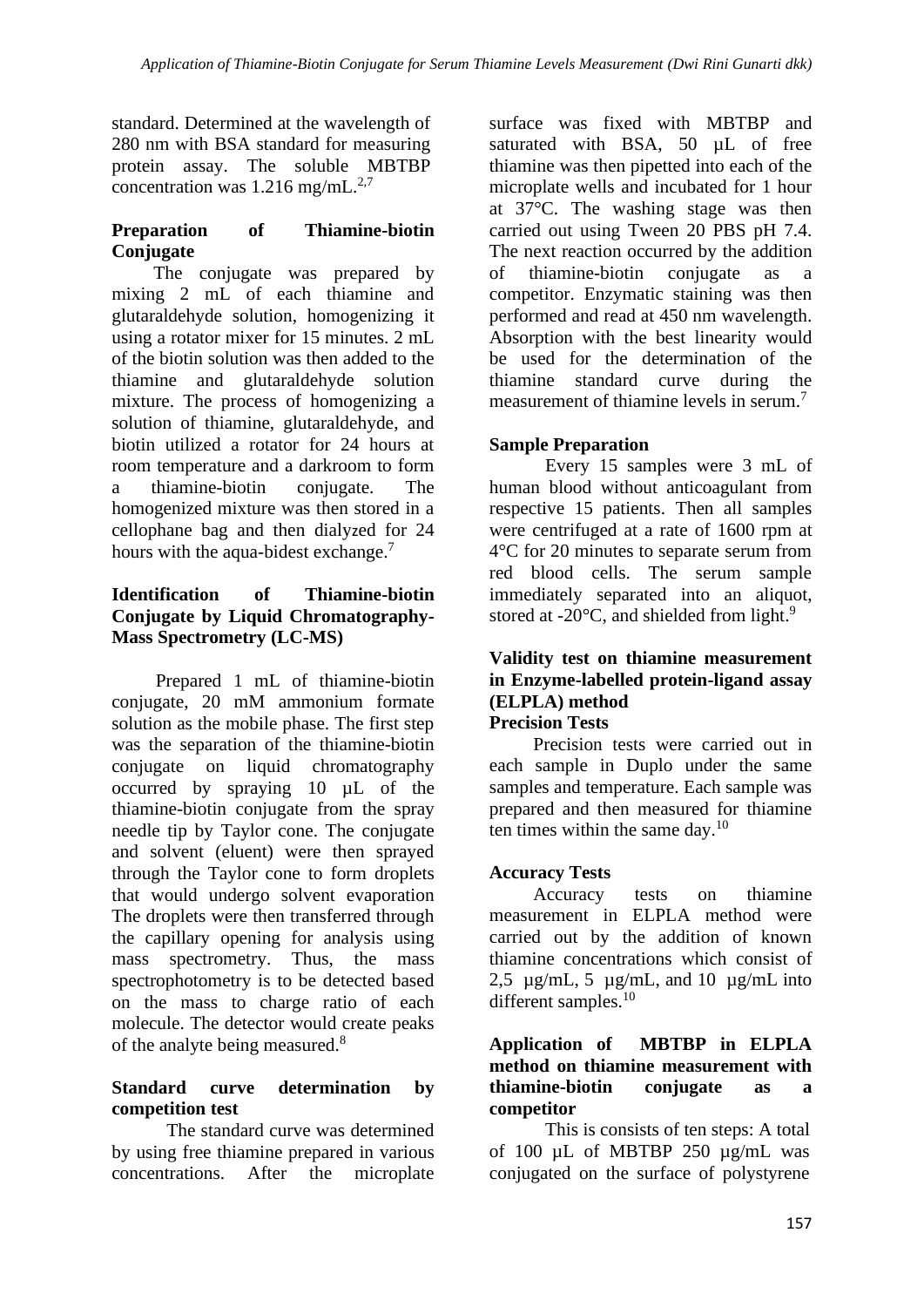microplates for 24 hours at 4ºC. After that, the MBTBP was discarded and the well was washed thrice with 200 µL of PBS-Tween 20 pH 7.4. A total of 150 µL BSA 1% was added to each well for 24 hours at 4°C to saturate the surface. The well was washed thrice again with the same washing buffer. Serum (50 µL) was added to the well and incubated for 1 hour at 37ºC before washing it. A total of 50 µL of thiamine-biotin conjugate and 50 µL avidin 1 µmol were added to each well and incubated again. The well was washed thrice and dried for 1-2 minutes before adding 50 µL of biotin peroxidase. The reaction was performed for 1 hour at 37ºC. Before the staining step, the well was washed thrice again. The enzymatic staining was carried out by 100 uL of tetramethylbenzidine (TMB) solution as peroxidase's substrate. This reaction was incubated for 15 minutes at room temperature in a dark place and stopped with 100 µL of sulfuric acid 2/3 N solution. The optical density (OD) of 450 nm was measured to detect the thiamine concentration by comparing the value with the thiamine standard curve. The same procedure was also used for the thiamineavidin conjugate.<sup>7</sup>

### **Result**

# **Identification Conjugate Thiaminebiotin with LCMS**

The chromatogram result showed the peaks of the measurement sample. The first peak is biotin, the second peak is thiamine. The highest peak that is the peak of thiamine-biotin conjugate had an Mr=608 (Figure 1).

## **Standard curve determination by competition test**

The best standard curve results for thiamine-biotin conjugate in a competition test is by incubating at the temperature of 37°C, using 250 µg/mL MBTBP.

# **Precision & accuracy of the enzymelabeled protein-ligand specific binding assay on serum thiamine measurements**

The result of precision analysis (Table 1). The accuracy test of ELPLA was conducted by adding a known concentration of thiamine to the sample (recovery test) (Table 2).

The precision test was measured based on the repeatability of processing and measuring the samples. The measurement was repeated 10 times as a precision test with the same sample and procedure.



**Figure 1. Chromatogram of thiamine-biotin conjugate**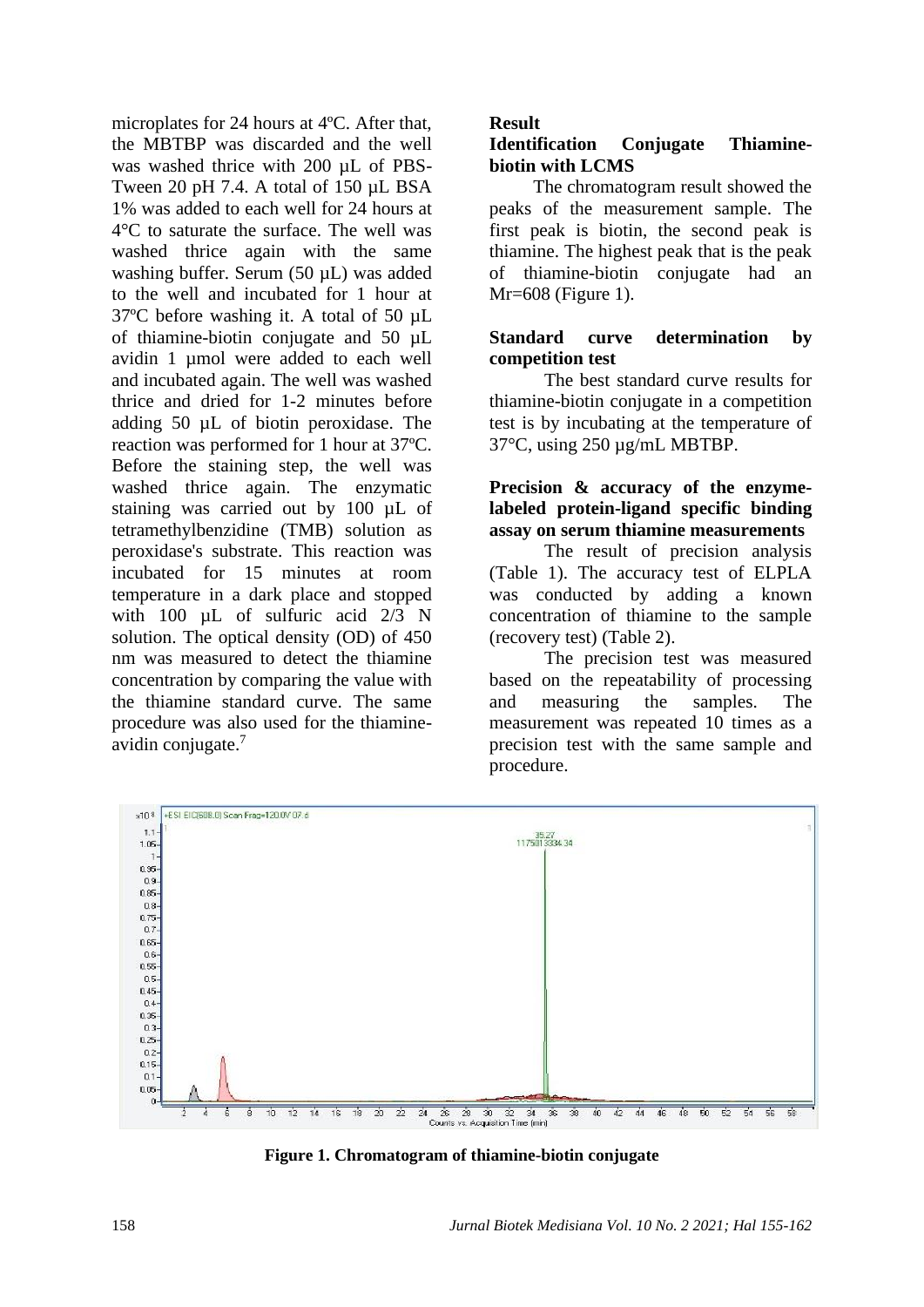

**Figure 2. Standard curve of thiamine measurement**

#### Table 1. Precision test of ELPLA

.

|                                                                         |                                                                        |                                                                                                    | <b>Thiamine Level</b> |                                                                                                            |
|-------------------------------------------------------------------------|------------------------------------------------------------------------|----------------------------------------------------------------------------------------------------|-----------------------|------------------------------------------------------------------------------------------------------------|
| <b>Sample Repetition</b>                                                |                                                                        | Absorbance                                                                                         |                       | $\mu$ g/mL                                                                                                 |
| $\mathbf{1}$                                                            |                                                                        | 0.483                                                                                              | 5.27                  |                                                                                                            |
| $\overline{2}$                                                          |                                                                        | 0.460                                                                                              | 5.57                  |                                                                                                            |
| 3                                                                       |                                                                        | 0.462                                                                                              | 5.54                  |                                                                                                            |
| $\overline{\mathbf{4}}$                                                 |                                                                        | 0.455                                                                                              | 5.63                  |                                                                                                            |
| 5                                                                       |                                                                        | 0.447                                                                                              | 5.74                  |                                                                                                            |
| 6                                                                       |                                                                        | 0.435                                                                                              | 5.88                  |                                                                                                            |
| $\overline{7}$                                                          |                                                                        | 0.432                                                                                              | 5.93                  |                                                                                                            |
| 8                                                                       |                                                                        | 0.430                                                                                              | 5.96                  |                                                                                                            |
| 9                                                                       |                                                                        | 0.434                                                                                              | 5.90                  |                                                                                                            |
| 10                                                                      |                                                                        | 0.445                                                                                              | 5.76                  |                                                                                                            |
| Average<br>Standar Deviasi (SD)<br>Varian<br><b>CV</b><br>$\mathcal{C}$ | $= 5,718$<br>$= 0,2179$<br>$= 0,0474$<br>$= 3,81\%$<br>$= 0,000005718$ | Log C<br>$0,5 \log C$<br>$1\text{-}0,5\,\log\mathrm{C}$<br>$2^{1-0.5 \log C}$<br><b>CV</b> Horwitz |                       | $= -5,2428$<br>$= -2,6214$<br>$= 3,6214$<br>$= 12,307$<br>$= 0,66$ x 2 <sup>1-0,5</sup> log C<br>$= 8,12%$ |
| <b>Sample</b>                                                           | <b>Thiamine Level</b><br>$\mu$ g/mL                                    |                                                                                                    | CV(%)                 | CV                                                                                                         |
| $(N=10)$                                                                | Mean                                                                   | <b>SD</b>                                                                                          |                       | (Horwitz)                                                                                                  |

**Serum** 5.72 0.218 3.81% 8.12%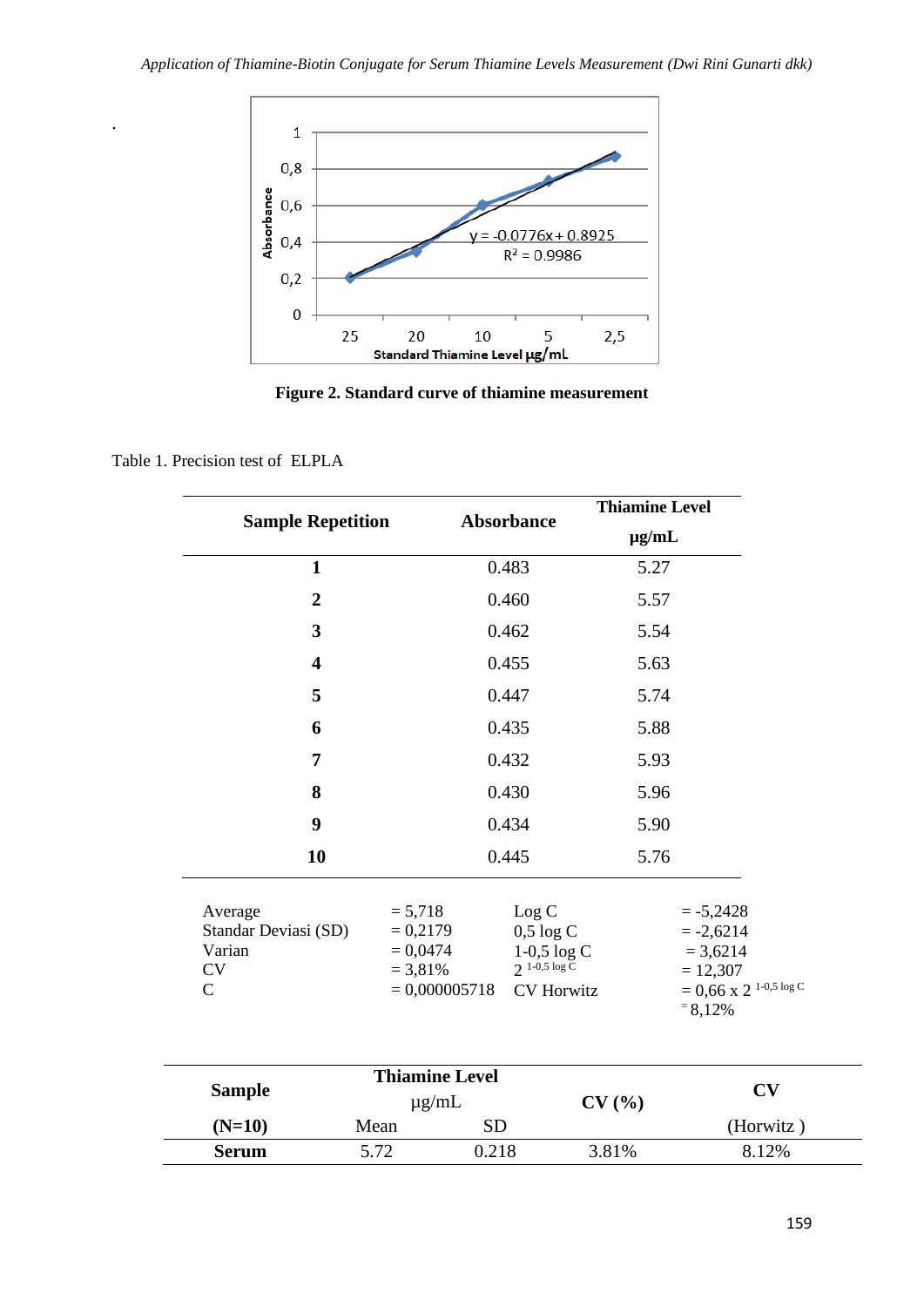| Table 2. Accuracy test of ELPLA |  |  |  |  |
|---------------------------------|--|--|--|--|
|---------------------------------|--|--|--|--|

|                | <b>Thiamine</b> | <b>Thiamine Level</b> |            | R  |
|----------------|-----------------|-----------------------|------------|----|
| Number of      |                 | <b>Before</b>         | After      |    |
| <b>Samples</b> | Spike           | Spike                 | Spike      | %  |
|                | $\mu$ g/mL      | $\mu$ g/mL            | $\mu$ g/mL |    |
| 9              | 10              | 2.62                  | 7.48       | 96 |
| 10             |                 | 4.42                  | 9.33       | 98 |
|                | 2.5             | 7.75                  | 9.80       | 94 |

**Application of MBTBP in ELPLA method on thiamine measurement with thiamine-biotin conjugate as a competitor**

The resulting method on thiamine measurement with thiamine-biotin conjugate as a competitor of 15 samples (Table 3).

Table 3. Thiamine Measurement

| <b>Number of</b>        | Abs   | Thiamine Levels |  |
|-------------------------|-------|-----------------|--|
| <b>Samples</b>          |       |                 |  |
| 1                       | 0.291 | 7.75            |  |
| 2                       | 0.216 | 8.68            |  |
| 3                       | 0.243 | 8.35            |  |
| $\overline{\mathbf{4}}$ | 0.275 | 7.91            |  |
| 5                       | 0.256 | 8.16            |  |
| 6                       | 0.288 | 7.78            |  |
| 7                       | 0.257 | 8.18            |  |
| 8                       | 0.298 | 7.62            |  |
| 9                       | 0.292 | 7.70            |  |
| 10                      | 0.225 | 8.60            |  |
| 11                      | 0.226 | 8.58            |  |
| 12                      | 0.292 | 7.73            |  |
| 13                      | 0.224 | 8.57            |  |
| 14                      | 0.295 | 7.69            |  |
| 15                      | 0.351 | 6.97            |  |

### **Discussion**

Isolation and purification of thiamine binding protein from mung beans were carried out using standard procedures to obtain pure MBTBP. The bioinformatics analysis of protein showed that the MBTBP resulting from affinity chromatography could bind 4 thiamine molecules.<sup>2</sup>

The MBTBP concentration resulting from affinity chromatography was 1.216 mg/mL and measured by using BSA standard curve. Improper storage and temperature would accelerate the decrease of protein concentration. 11

In this study, a smaller competitor, the thiamine-biotin conjugate was used. It was estimated that the competition between free thiamine and thiamine – biotin would be more evenly spread. For this reason, thiamine was bound to biotin with the help of a bifunctional reagent,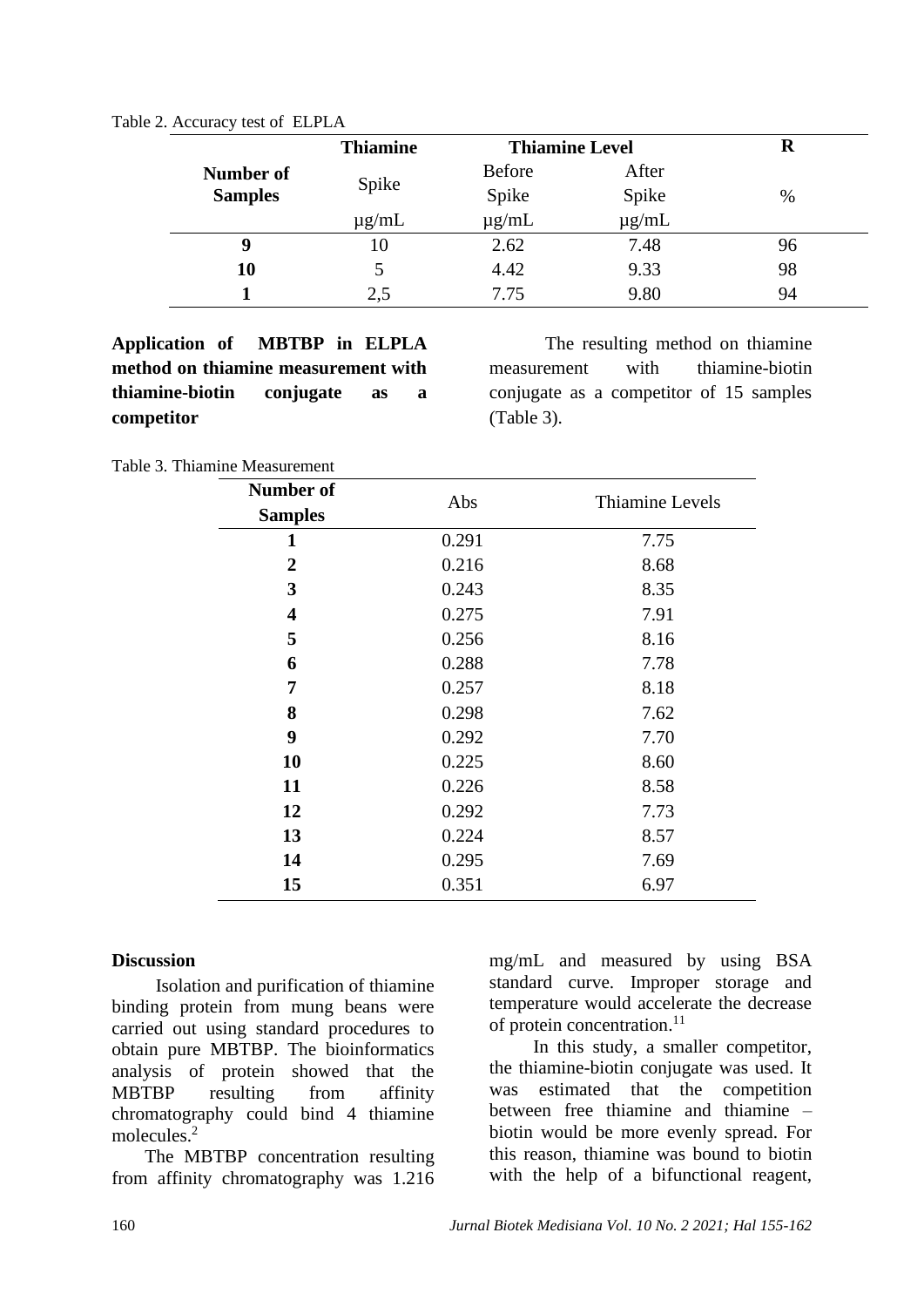glutaraldehyde. The compound had two aldehyde groups binding to -NH<sub>2</sub> or  $=$  NH. Through amidation reaction, these two vitamins could be linked to one another. The binding formed a new compound, as shown by the appearance of the third peak in the results of the LC-MS chromatogram at the retention time of 30 minutes and the peak intensity reached  $5x10<sup>7</sup>$  which was the peak of thiamine biotin conjugate had a reactive molecular mass/ $Mr = 608$  (Figure 1). Thus, it was thought that the thiaminebiotin conjugate could also be used, in addition to the avidin-thiamine conjugate. LC-MS technique which uses several ion sources, in this study used an ion source named electrospray ionization (ESI). electrospray ionization (ESI) could be used for small or large molecules thus applied to thiamine-biotin conjugate. One of the disadvantages of ESI as an ion source was that a complex mixture could reduce the sensitivity.<sup>8,12</sup>

A competition test was performed to determine the standard curve for measuring thiamine levels in serum. The principle of this competition test was that the more free thiamine the MBTBP could bind with, the fewer thiamine competitors the MBTBP could bind to, thus producing lower absorbance and color intensity. A competition test was conducted to determine the best standard curve and working temperature. Figure 2 showed that MBTBP with 250 µg/mL concentration and 37 °C working temperature gave the best linearity results while using thiamine biotin conjugate, with the value of  $R^2$ = 0,9986.<sup>7</sup>

The validation involves the entire analytical procedure. Accuracy and precision test are included among several parameters that must be validated on laboratory tests to ensure said procedure met a certain laboratory fit requirements.<sup>10</sup>

The precision test was measured based on the repeatability of processing and measuring the samples. The measurement was repeated 10 times as a precision test with the same sample and

procedure. Table 1 showed that the coefficient of variation (CV) for repeatability of sample preparation is 3.81 % is below CV Horwitz (8.12%). This result shows that ELPLA method was precise.<sup>10</sup>

The accuracy test was performed by adding the measured concentration of thiamine into unknown samples. The value was measured before and after the addition of measured thiamine. The results of measurement would be shown as recovery value. Table 2 showed that the mean recoveries percentages of samples were found to be 94-98% respectively which are within the acceptance limit.<sup>10</sup>

The results showed that the use of the thiamine-biotin conjugate as a competitor could be applied in the measurement of thiamine levels in serum (Table 4).

As a suggestion are applied other samples such as erythrocytes, leukocytes, urine, or saliva use thiamine- with biotin conjugate for measurement of thiamine levels. Applied biotin-thiamine conjugate for measurement of thiamine levels in serum of diabetes mellitus patients, cardiovascular disease patients, and Wernickle-Korsakoff syndrome.

# **Conclusion**

Based on the discussion analysis results, it can be concluded, in the LC-MS analysis showed that thiamine can be bonded chemically. The ability of MBTBP for the ELPLA technique had been met with good precision and accuracy. The ELPLA technique with thiamine-biotin conjugate as a competitor could be applied in the measurement of serum thiamine levels.

# **Acknowledgments**

This research was partly funded by Publikasi Terindeks Internasional Universitas Indonesia (PUTI UI) grant 2020. The authors acknowledge the supports of biochemistry and biology molecular for laboratory and technical support.